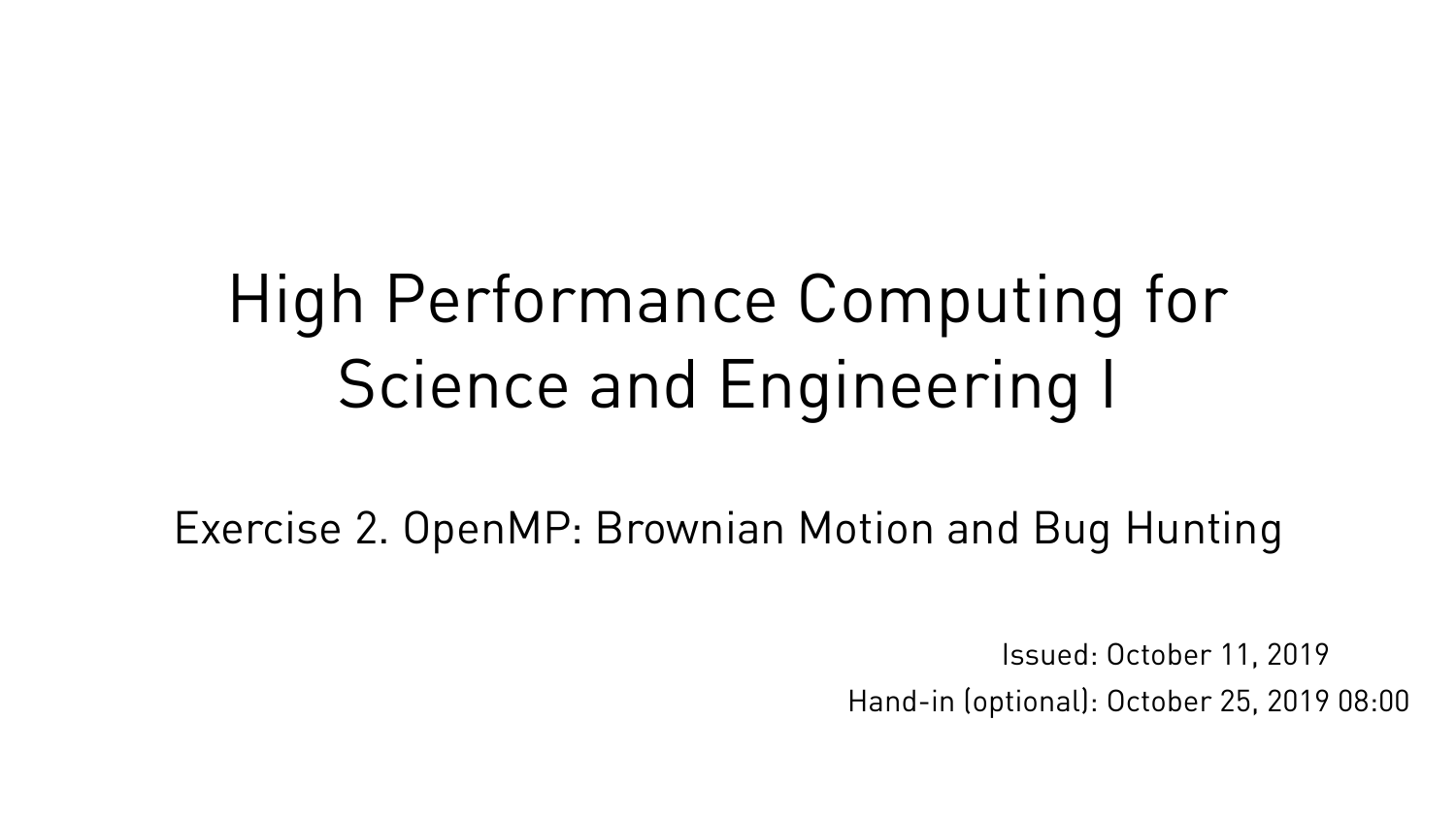## Brownian motion

- Motion of particles  $x_i(t) \in \mathbb{R}$   $i = 1...N$ with random displacements  $x_i(t + \Delta t) = x_i(t) + \xi_i^{(t)} \sqrt{\Delta t}$ *ξ*(*t*) *i* from normal distribution  $\zeta_i^{(t)} \sim \mathcal{N}(0,\,1)$
- Particles do not interact, good for parallel computing
- Equivalent to the diffusion equation for the density of particles  $\rho(x,t)$

 $\rho_{t}$  =

 $x_i(t + \Delta t) = x_i$  $(t) + \xi_i^{(t)}$ 



$$
= \frac{1}{2}\rho_{xx}
$$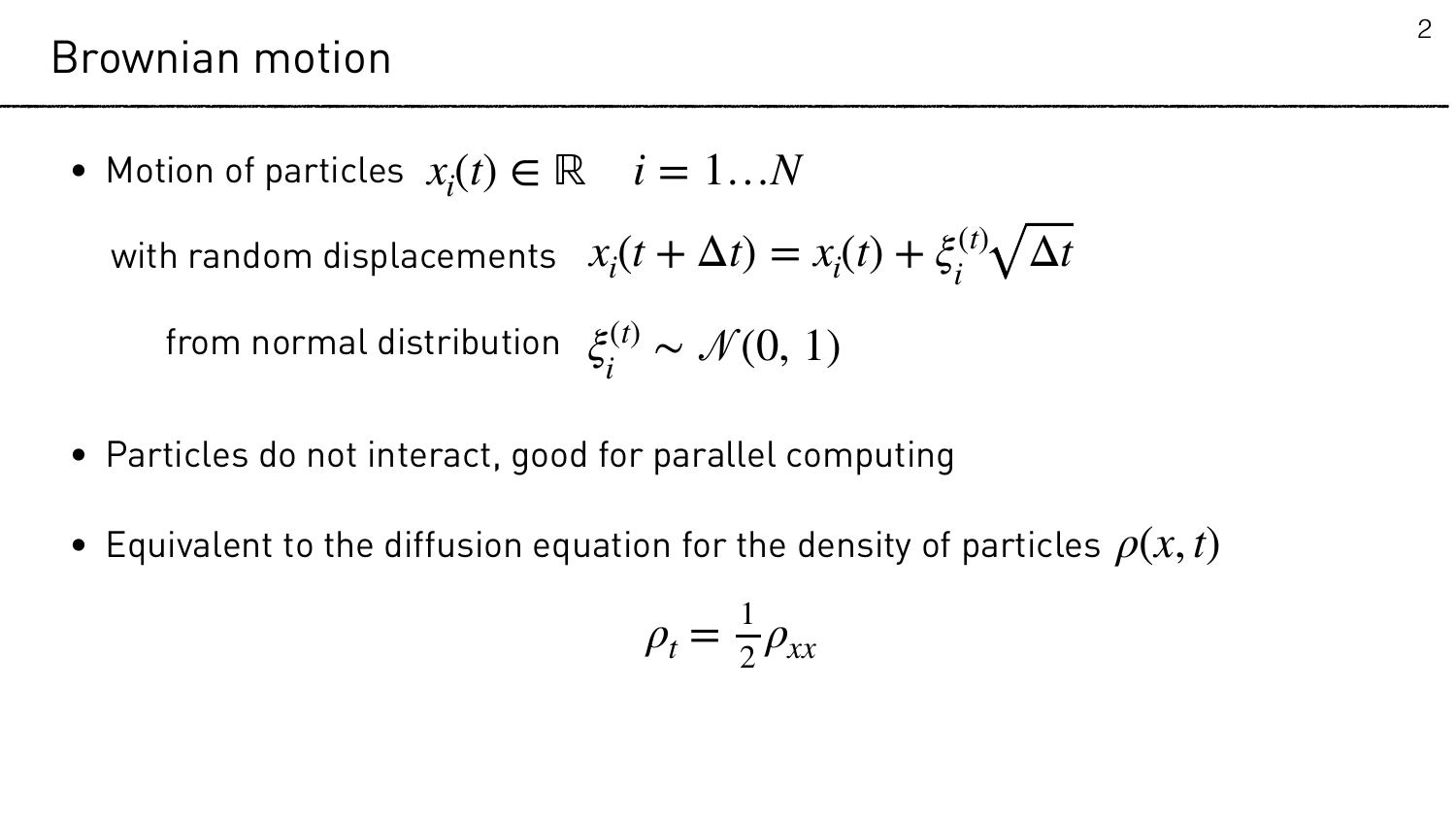### Brownian motion





• Initial positions

$$
x_i(0) \sim U(-\frac{1}{2}, \frac{1}{2})
$$

- Evolution until time *t* max  $= 0.2$
- Histograms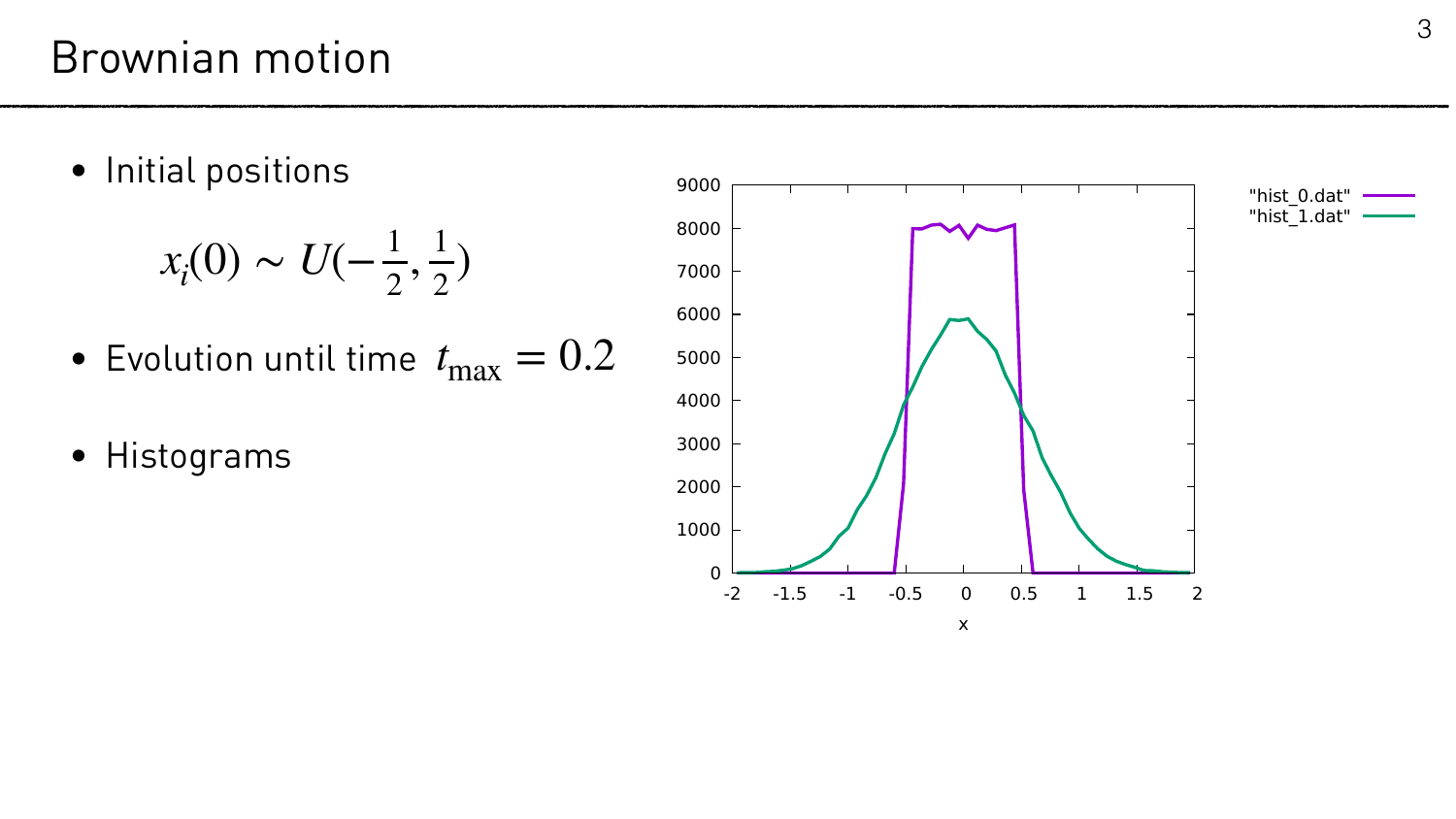#### Random numbers in C++11

// generator: provides pseudo-random sequence of integers std::default\_random\_engine gen(19); // 19 is initial seed int  $a = gen()$ ;

#include <random>

// distribution: converts to desired type and range std::uniform real distribution<double> dis(-0.5, 0.5); double  $b = dis(gen)$ ;



• generators and distributions are not thread-safe!